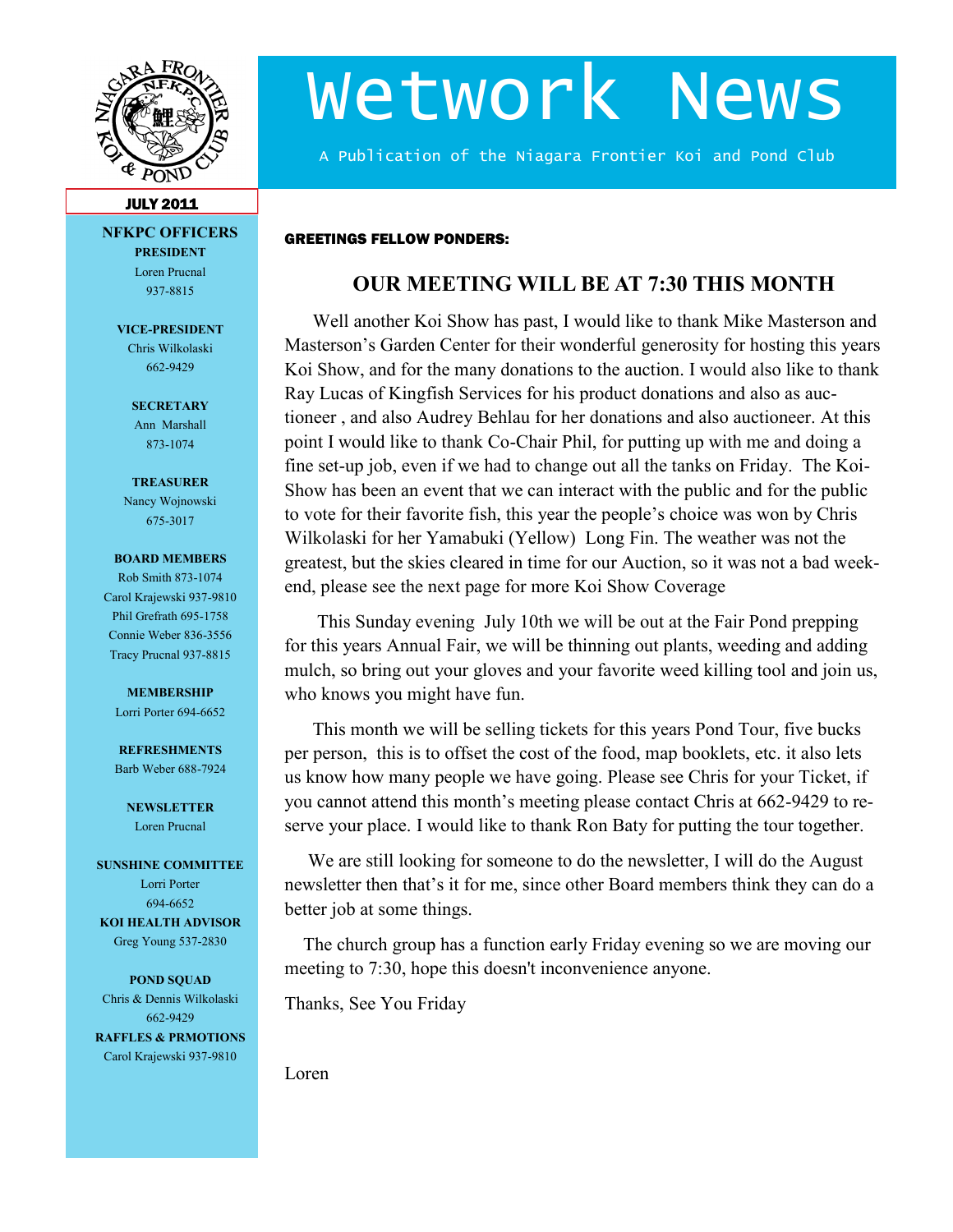### **THE POND SQUAD NEEDS YOU**

On Sunday, July 10th at 6pm, the Pond Squad will be at the Fair Pond. We will be working on the garden around the Fair Pond. Many of the plants grown in number and need to be thinned out. Any help would greatly be appreciated. So bring a pair of glove and a garden tool— the more members the faster we can finish this project. Please let Chris Wilkolaski know if you can help 662-9429

## **POND TOUR 2011**

This years pond tour will be Buffalo &

Northern suburbs on Saturday July 23rd

We have 8 ponds on this years Pond Tour, we are starting in Buffalo and ending in North Tonawanda

Please see Chris at the meeting for your tickets

Once again we are charging \$5.00 per person

# **KOI SHOW 2011**

# **I would like to thank the following companies for donations to this years show**

| Masterson's Garden Center   | Kingfish Services                                        | Discus Hans USA    |
|-----------------------------|----------------------------------------------------------|--------------------|
| Aquarium Technology Inc.    | EG Danner, Pondmaster                                    | Ken's Fish         |
| Eastern Aquatics Blackworms | Mars Fishcare North America Inc.                         | Sounds Fish To Me  |
| The Fish Factory            | Aquarian Flake Foods, Aquarium                           | Lavocat's Gardens  |
| Cichlid News Magazine       | Pharmaceuticals Inc., Rena,<br><b>Pond Care Products</b> | <b>Windy Acres</b> |
| Diskus Brief Magazine       | Cichlid Press Books                                      | <b>Bonita Wulf</b> |
| Swiss Tropicals Inc.        | <b>Finley Aquatic Books</b>                              | Niagara Aquarium   |
| BlueZooRadio.com            | Tetra Pond                                               | The Fish Place     |
|                             |                                                          |                    |

Atlantic Watergardens

 As I have mentioned in the past, please look at this list and remember these companies the next time your are ready to make a purchase, support those that support us, once again thanks.

 Phil and I would also like to thank all those that helped make this years Koi Show a success , if you helped setup, take down , attended the auction, cleaned tanks, or gave out people's choice voting tickets thank you much, we could not have done it without you, our members.

Next Month I will have pictures from this years show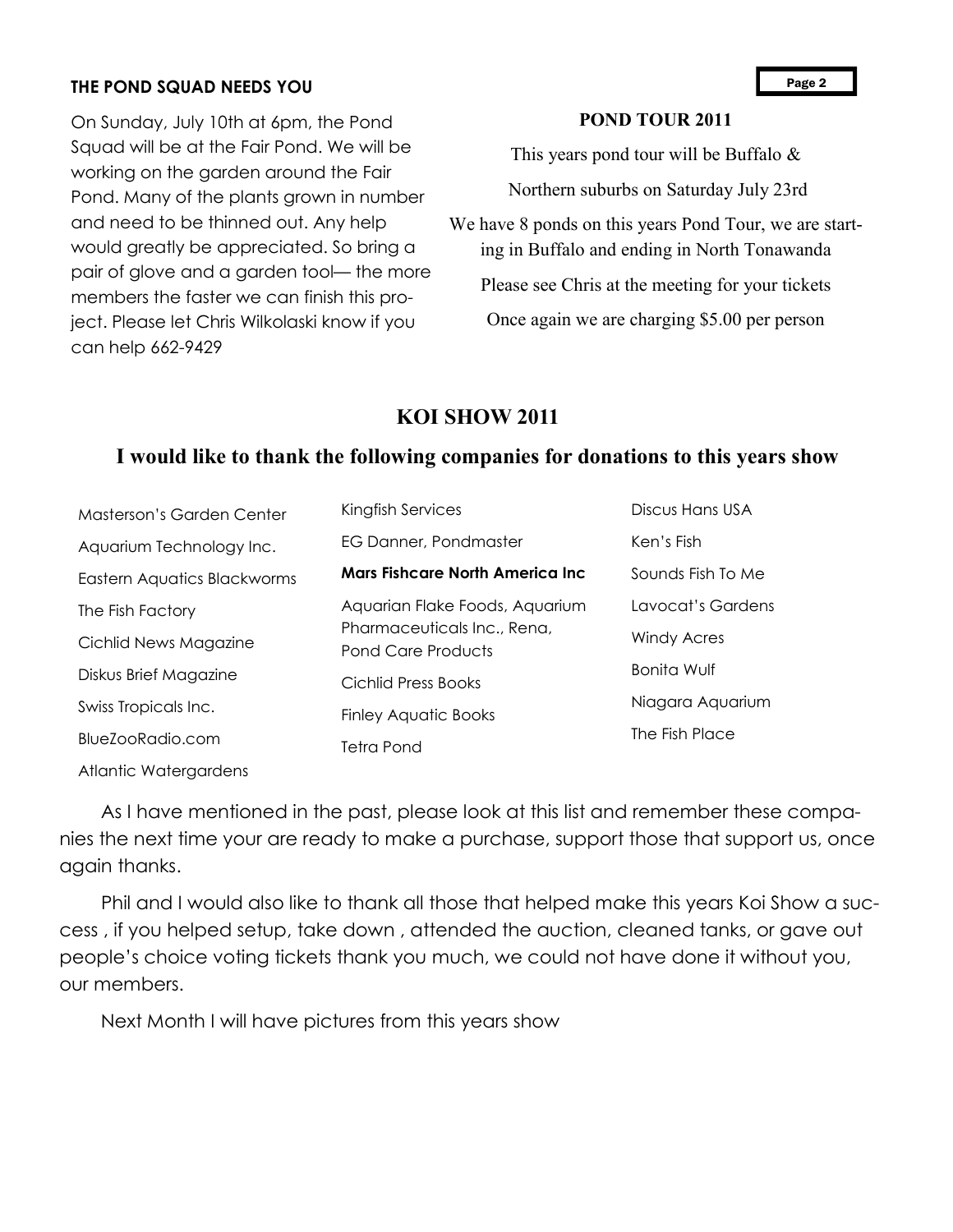#### **Sunshine**

June 8 **Joe O'Connor** *son of Mary O'Connor—attained the rank of Sargent in the National Guard*

June 23 **William McKee passed away– brother of Ed McKee**  *(Ed honored hos commitment to the club and still helped with setup of Koi Show)*

June 24 **Nora Cathryn Kaeselau was welcomed into the world by her parents Scott and Jenny Kaeselau –** *Nora is the granddaughter of Mary O'Connor*

If you are aware of a member experiencing a " Life Event" in their family such as weddings, birth announcements, illness, surgery or death, please contact Lorri Porter at 694-6652



11500 Broadway . Alden, New York 14004 Phone: (716) 937-7742 Fax: (716) 937-7748 Visit He At . WAAN ulhrichs com





**Next Board of Directors Meeting—Wednesday July 27th at 7:30 PM**

**At the home of Ann Marshall & Rob Smith**

**346 Desmond Dr. Tonawanda, NY 14150**

**All members are welcome to attend**

**RSVP to Ann at 873-1074**

# Refreshments for 2011

If you would like to bring refreshments to a meeting, you will be reimbursed for expenses for up to \$45.00 (receipts must be turned into Nancy)

General info:

8-9 bottles of pop, some diet

Any refreshments or snacks of your choice: Cheese & Crackers, veggies, fruit, chips, dip, pepperoni, salad, jello, cookies, cake, brownies, etc.

We do not have use of any kitchen supplies, so you may need to bring serving utensils, trays, bowls, baskets, knives, or whatever is needed to serve your type of refreshments

The club will provide:

Coffee, hot cups, creamer, sugar, small plates, paper cups, plastic silverware, napkins

If you have any questions or would like to volunteer:

please contact Barbara Weber 688-7924

JULY Bev. Jarmuz AUG**.** Jane Dunning SEPT. Mary O'Connor OCT. Carol Filipski, Elaine Sitarek Annette short NOV. Tracy Prucnal, Sandy Crawford **Dec. Annual Party**

PAGE 5